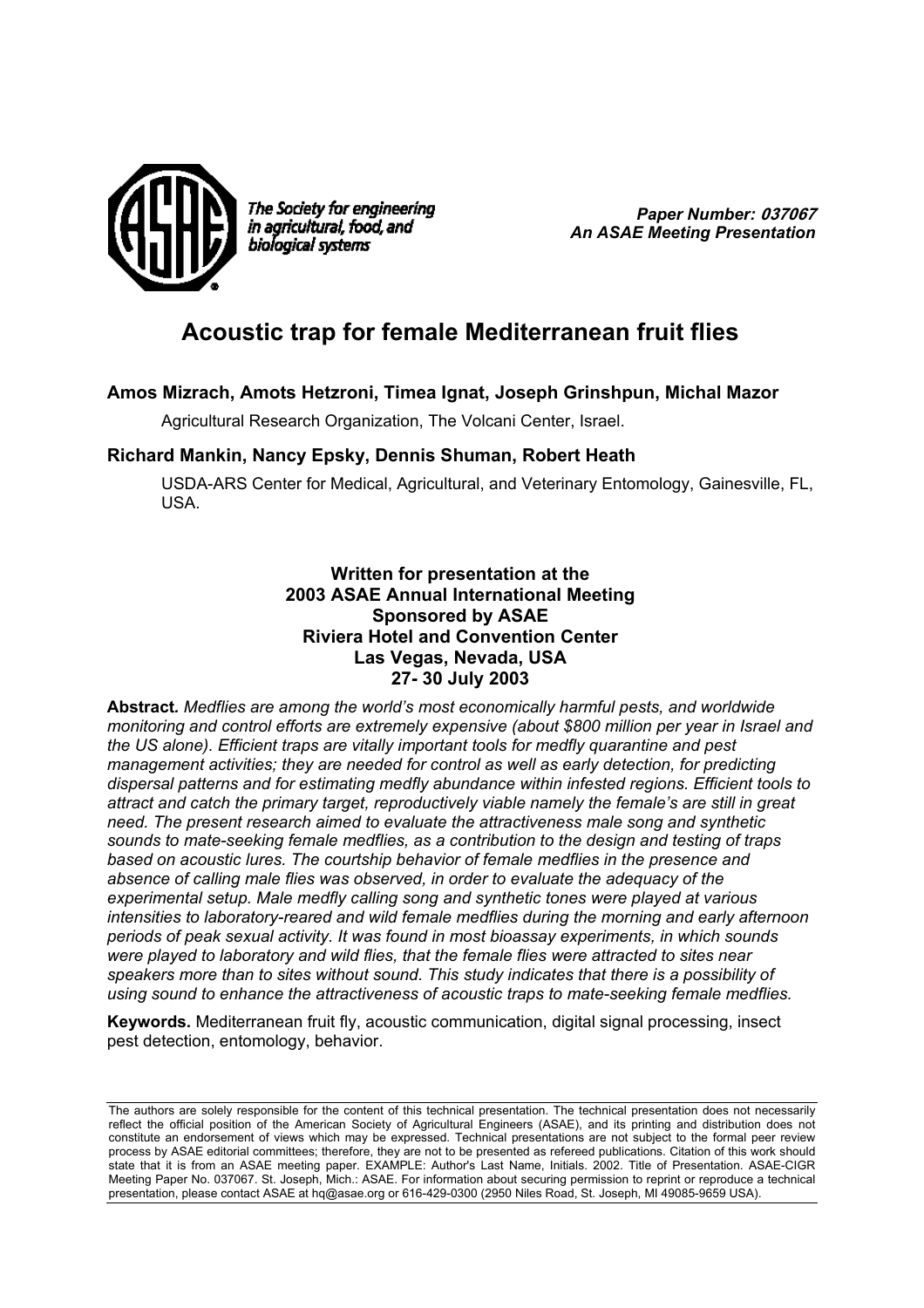## **Introduction**

Fruit flies are important agricultural pests in most parts of the world. The Mediterranean fruit fly *Ceratitis capitata* ('medfly') is polyphagous, attacking some 250 different types of fruit, including citrus as well as many deciduous and subtropical fruits (Fimiani 1989). The most common systems currently used to control the medfly are ultra-low-volume aerial spraying of poison-bait mixture (Rossler, 1989) or cover sprays, increasing public awareness of the environmental dangers from pesticides has generated interest in the development of more environmentfriendly alternatives. Attractants, especially for females, are efficient tools for control, targeting infestations and reducing the environmental impact of medfly control measures. Attractants also are useful as 'early warning systems' against imminent invasions in unaffected regions (Cunningham 1989).

In general, two types of attractants are in common in for medfly monitoring and control. Trimedlure is a powerful attractant for males, and 'food lures', mostly protein hydrolysates, are used to attract females. The food lures are much less efficient than the trimedlure. Other female attractants based on emulated pheromones (Heath et al., 1991) and plant odors (Jang and Light, 1996) have been tested with limited success. Females, which cause direct damage to the fruit, are a main target for control. Much of the research on development of new insect detection and control techniques has been focused on mating behavior, because traps based on sexual communication signals tend to be efficient and highly selective. However, the medfly has a richly varied courtship, which complicates efforts to develop communication-based trapping systems.

Medfly males produce songs as part of their sexual communication system. Sivinsky (1989) identified three distinct sounds in medfly males' acoustical signals: 1. The calling song, produced simultaneously with pheromone emission and often in the absence of other nearby flies, 2. The courtship song, an intermittent series of buzzes made when other flies are nearby, and 3. The copula song, a brief sound produced by males when they mount a prospective mate. Of these acoustical signals, the calling song may be used as female-attractive element. The calling song was characterized by Webb et al (1983b) who described it as low-amplitude vibrations of the wings in low-amplitude vibrations at a frequency of ~350 Hz. Recording conducted by Mizrach et al (2002) confirmed Webb's measurements.

Until now, almost all research on medfly attractants has focused on chemical lures, or shape and color cues, and there have been few attempts to attract the female fruit flies to the male calling song only. In an early study, Webb et al. (1983a) found that traps for female Caribbean fruit fly flies baited only with song were more effective than silent controls. Recently, Mankin et al. (2000b) elaborated on this finding, and demonstrated that pre-exposure to male pheromone enhanced the response of female caribflies to male song. However, despite years of research, there is still no reliable and efficient trap for monitoring the presence and abundance of mateseeking female fruit flies.

The objective of the present study is to assess the attraction of mate-seeking female medflies to recordings of male song and synthetic sounds.

## **Materials and Methods**

## *Preparation of flies*

The sources of the medflies were laboratory mass-reared flies (Lab flies) and wild flies (Wild flies). The Lab flies were obtained as pupae from the Citrus Marketing Board of Israel from the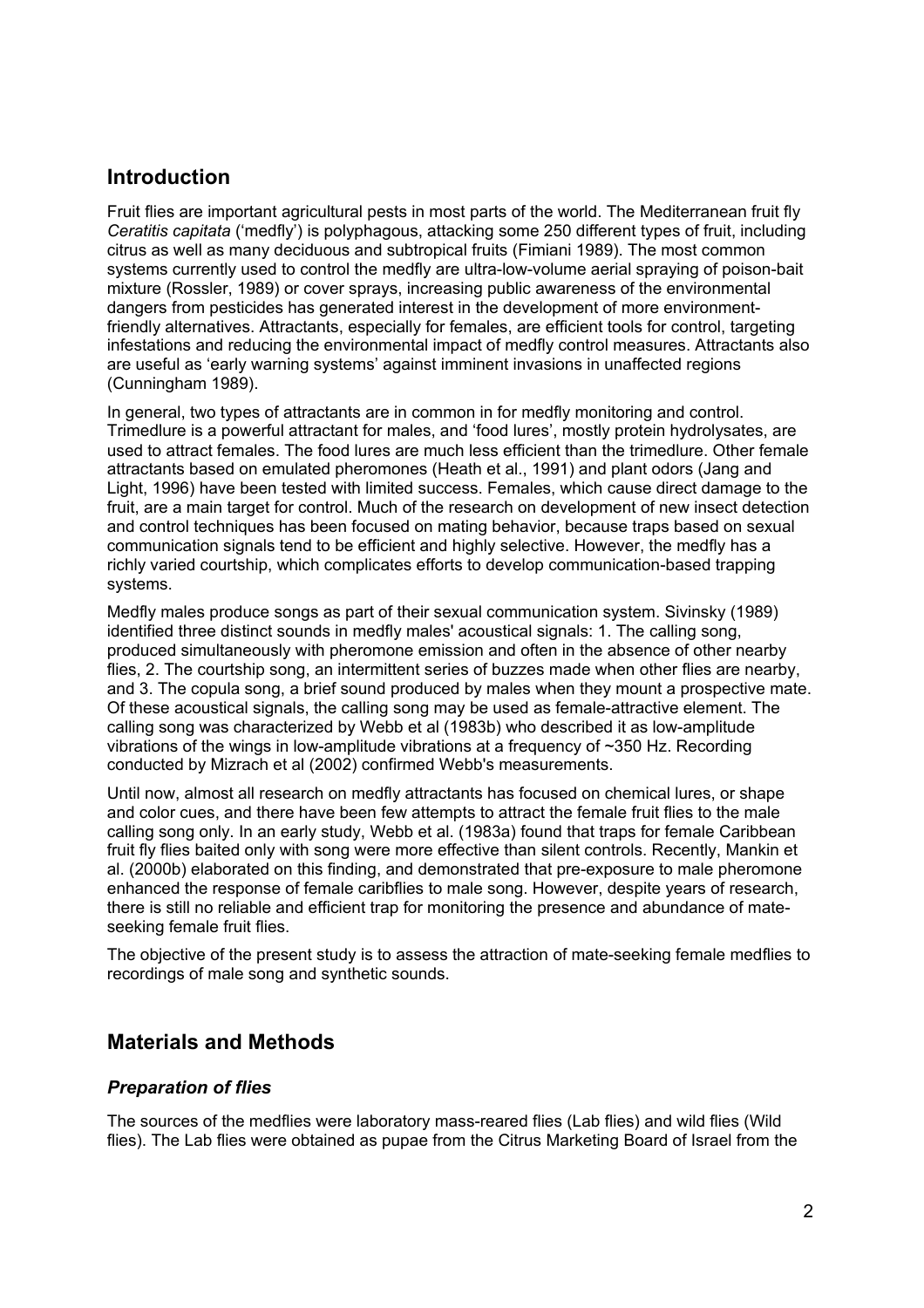genetic stock, "Vienna", a stock maintained in the laboratory since 1964. Wild flies emerged from parasitized fruits. The pupae were placed in 30 x 40 x 20-cm plastic cages with screened ventilation openings and glass lid and were kept on a 12-h L:D light cycle. Males and females were sexed two days after emergence and thereafter were kept in separate cages at temperatures of 24-26 ºC and on a 12-h L:D light cycle. The flies were fed water, sugar and a mixture of sugar and yeast hydrozylate. Virgin females and males were used in bioassays 3 to 7 and 14 to 18 days old for Lab and Wild flies, respectively.

### *Source of recording and playbacks of male medfly sounds*

The recordings of male medfly calling songs were made in an anechoic chamber (Mankin et al. 1996) at the USDA-ARS Center for Medical, Agricultural, and Veterinary Entomology and were adapted for the present study. Since the fundamental frequencies of recorded calling songs taken from sterile males were not significantly different from those of wild and laboratory-reared sterile males obtained previously (Sivinski et al. 1989), the existing recordings of male medfly calling songs were used. Songs produced by 3-day-old male medflies during the first 4 h of photophase were monitored with a Model 4145 microphone (Brüel and Kjær (B&K), Naerum, Denmark), positioned about 0.5 cm above a 10 x 10 x 7-cm screened cage containing three to five males. The microphone was connected to a B&K measuring amplifier (model 2610; input gain = 20, output gain = 20). The output was stored on a digital audio tape recorder (Mankin et al. 1996).

A representative song chosen for playback in this study was taken from a recorded collection (Mankin et al. 1996b) (e.g.: http://cmave.usda.ufl.edu/~rmankin/medfly11.wav). A 25-s segment of calling song recorded from an individual male was selected from the collection for broadcasting in bioassays. The song segment was played in a continuous loop from an Ulead MediaStudio Pro 5.0 (Ulead Systems, Inc, USA) program operating on a personal computer. The output was amplified with a 100-W (Sansui, Japan) speaker amplifier.

## *Sound Production Systems*

Evaluation of the efficacy of several playback devices, installed in a 30 x 60 x 60-cm chamber was performed on laboratory-reared female medflies. Several off-the-shelf loudspeakers were tested; bare loudspeakers equipped with front-mounted flat membranes, a 4-inch 40-W generic car door speaker, an embedded box loudspeaker, an embedded box loudspeaker with sound concentrator funnel and a 100-W subwoofer speaker (Cambridge SoundWorks, Malaysia) installed in its original box equipped with bass reflex outlet and producing a high-soundpressure field. Most of the experimental described below were obtained by using a 100-W submid-range 5" loudspeaker (Moral, Israel) installed in its original wooden box and equipped with a sound concentration funnel.

## *Laboratory bioassays.*

The behavior of female medflies was observed in bioassays which involved several different setups, chambers, sound sources, and counting methods. The experiments were performed in anechoic room (400 x 300 x 250 cm) with a controlled atmosphere (30ºC, 57% RH). Bioassay chambers were placed in the center and along of the anechoic room. Laboratory tests were performed with three different sound sources: live calling song, played-back calling song, and pure tones**.**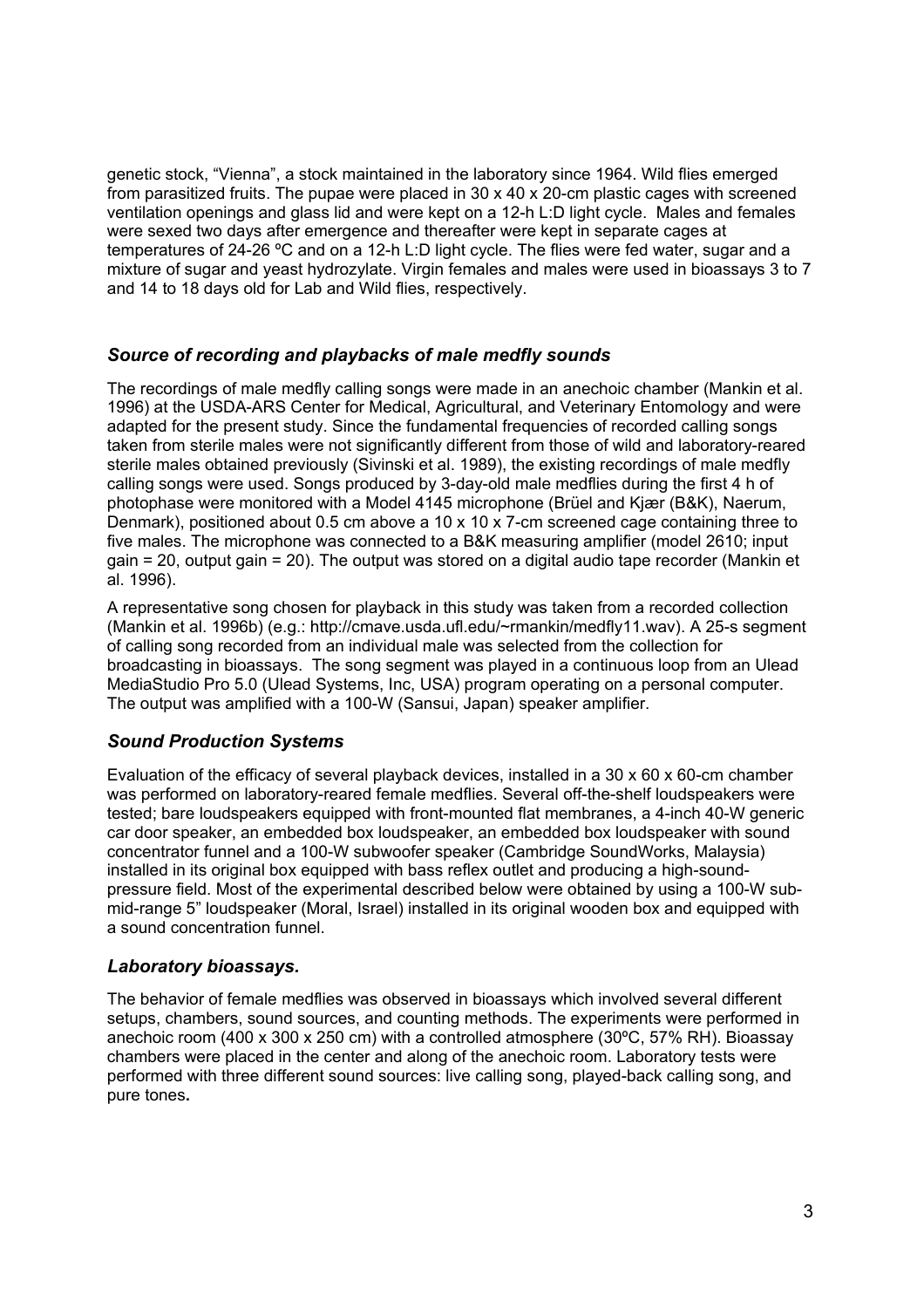#### Live calling song bioassay

The distribution of female med flies inside a test chamber in response to a live male calling song was examined to evaluate the environmental setup. Two techniques were employed: visual counting and capture of landing flies.

The landing behavior of females in response to the presence of live med fly males calling song was examined in a  $60 \times 60 \times 150$ -cm Plexiglas chamber equipped with widely opening doors (Fig. 1). Two cylindrical net cages (6 cm long  $\times$  5 cm dia.) were placed at mid-height on two opposite sides of the chamber. Sheets of filter paper (5-cm dia.) were placed next to each net cage, with their planes parallel to the sidewall of the chamber. Five live male medflies were put in one of the net cages, the other cage was left empty as a control, and 40 virgin laboratory females were released in the central part of the chamber. Landings of female flies were observed during the morning and early afternoon periods of peak sexual activity. The number of landings on the filter papers was recorded every 5 min for 1 h. The experiment was repeated five times with a fresh group of females each time.

Female flies were captured with a modified electronic fly killer (TITAN 30, PestWest Electronics Ltd., Ossett, West Yorkshire, UK). The UV bulbs and the zapping screen were removed from the fly killer case, and a helical metal zapper comprising two double helices (3 mm dia wire, helical diameter 82 mm, Helical space 7 mm, Fig. 2) replaced the original screen. The two coils that formed each a double helix, were fixed and electrically insulated from each other, and each was connected to one outlet of the high-voltage generator of the fly killer. A cylindrical net cage (6 cm long  $\times$  5 cm in dia.) was installed inside each helix and placed at mid-height inside the chamber on opposite sides. To avoid disturbance when flies were first placed into the chamber, a dividing curtain was installed to separate the release section from the zappers. Five live male medflies were put into the cylindrical net cage, and 20 virgin females were released in the center of the chamber. The curtain was lifted 15 min after the flies were introduced. Attracted females, which flew toward the calling males had to pass through the zapper wires, and were zapped within 1 cm from the screen.

#### Calling song playback and pure tone attraction bioassay

The efficacy of playing male calling song and pure sine-wave tones in attracting wild and laboratory female flies was evaluated. All tests were conducted in a net chamber, 60 x 60 x 150 cm (Fig. 3) equipped with two loudspeakers (one active, the other as control) installed one at each end of the cage (long dimension). Sheets of filter paper (5 cm dia.) were placed perpendicularly in front of the speakers. Each experiment lasted 2 h and involved 20 female flies, which were released in the middle of the chamber. The sound was turned on and off at 10 min intervals at two intensities: 67 and 110 dB (measured 100 mm from loudspeaker). The total time spent by all flies on the filter paper during each 10-min period was summed and divided by the number of flies in the cage as a measure of mean resting time. The experiments were repeated five times per day, and the flies were replaced daily. The length of the cage was virtually divided into three equal sections (referred to as 'near' - the section closest to the active speaker; 'middle', and 'far'). Prior to each experiment, the distribution of the flies in the cage was sampled and recorded. The "songs" were played at the two sound intensities; they comprised various pure tones (sine-wave signals at 150, 250, 350, and 450 Hz) and a male calling song ('male song', available at http://cmave.usda.ufl.edu/~rmankin/medfly11.wav). During the playback of the tones/song, the number of flies in each virtual section of the cage was recorded every 5 min.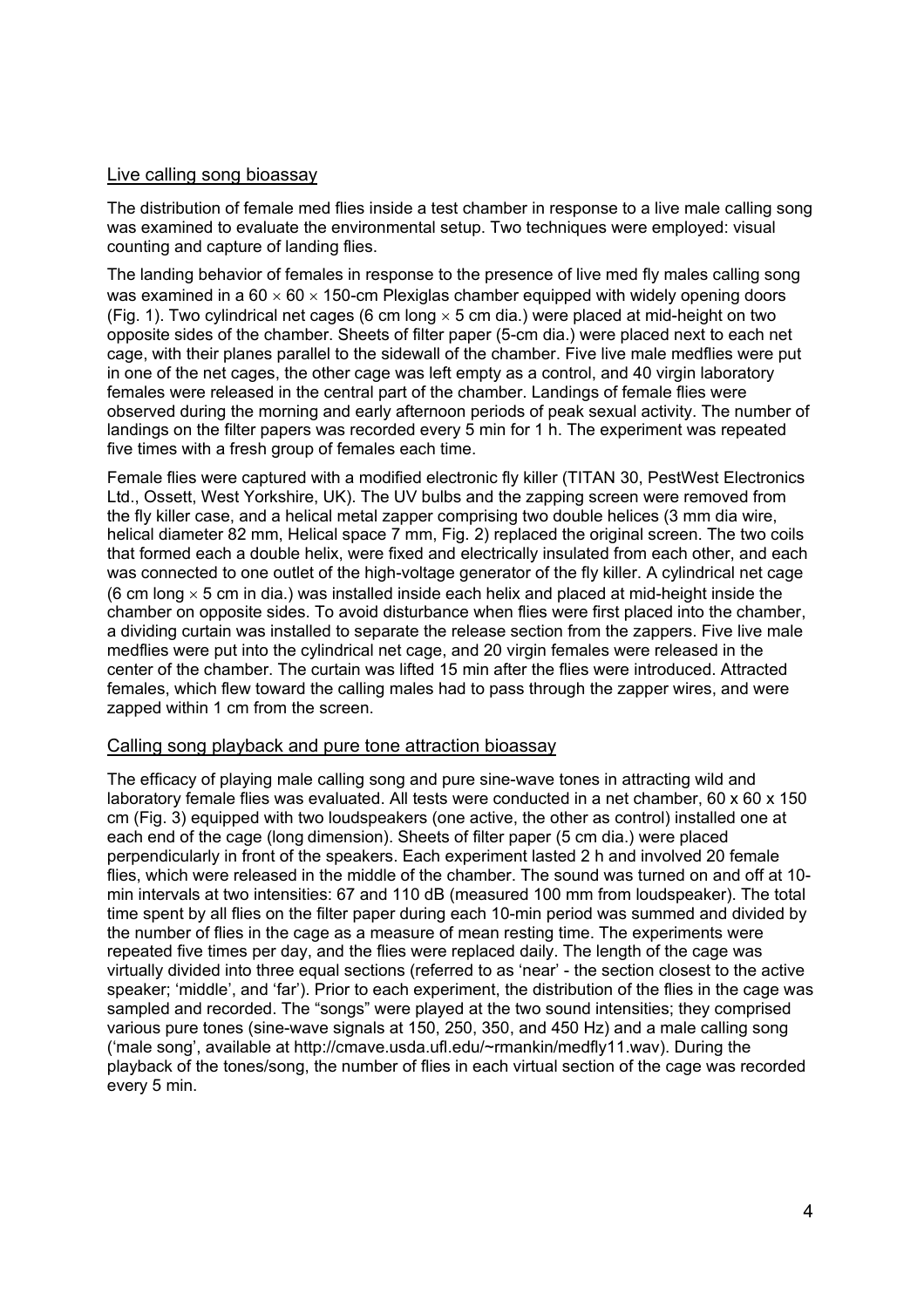

Fig. 1 - Plexiglas chamber equipped with speaker attachments (calling medfly males and control cage in both sides of the chamber).



Fig. 2 - Helical metal zapper screen cages (dia. 50 mm by 80 mm)..



Fig. 3 – Net chamber equipped with speaker attachments.

## **Results and Discussions**

## *Live calling song bioassay*

The mean landing rate of female medflies on the filter paper next to the male net in response to the live male calling song was 72.8  $\pm$  13.9% of the population ( $\alpha$  = 0.05, N = 5). No flies landed on the control filter paper in the same period. This relatively high landing percentage was expected and confirms similar results reported in the literature. Pheromones emitted by medfly males are obviously part of the courtship phenomenon and probably contributed to the female response.

The mean capture rate of female medflies by the zapper next to the male cage was  $47.4 \pm 7.9\%$  $(\alpha = 0.05, N = 10)$ , and that by the control zapper (no males) was  $9.1 \pm 4.5\%$  ( $\alpha = 0.05, N = 10$ ). The results indicated the expected significant preferences of the female Medfly for the side of the chamber where the male flies were placed.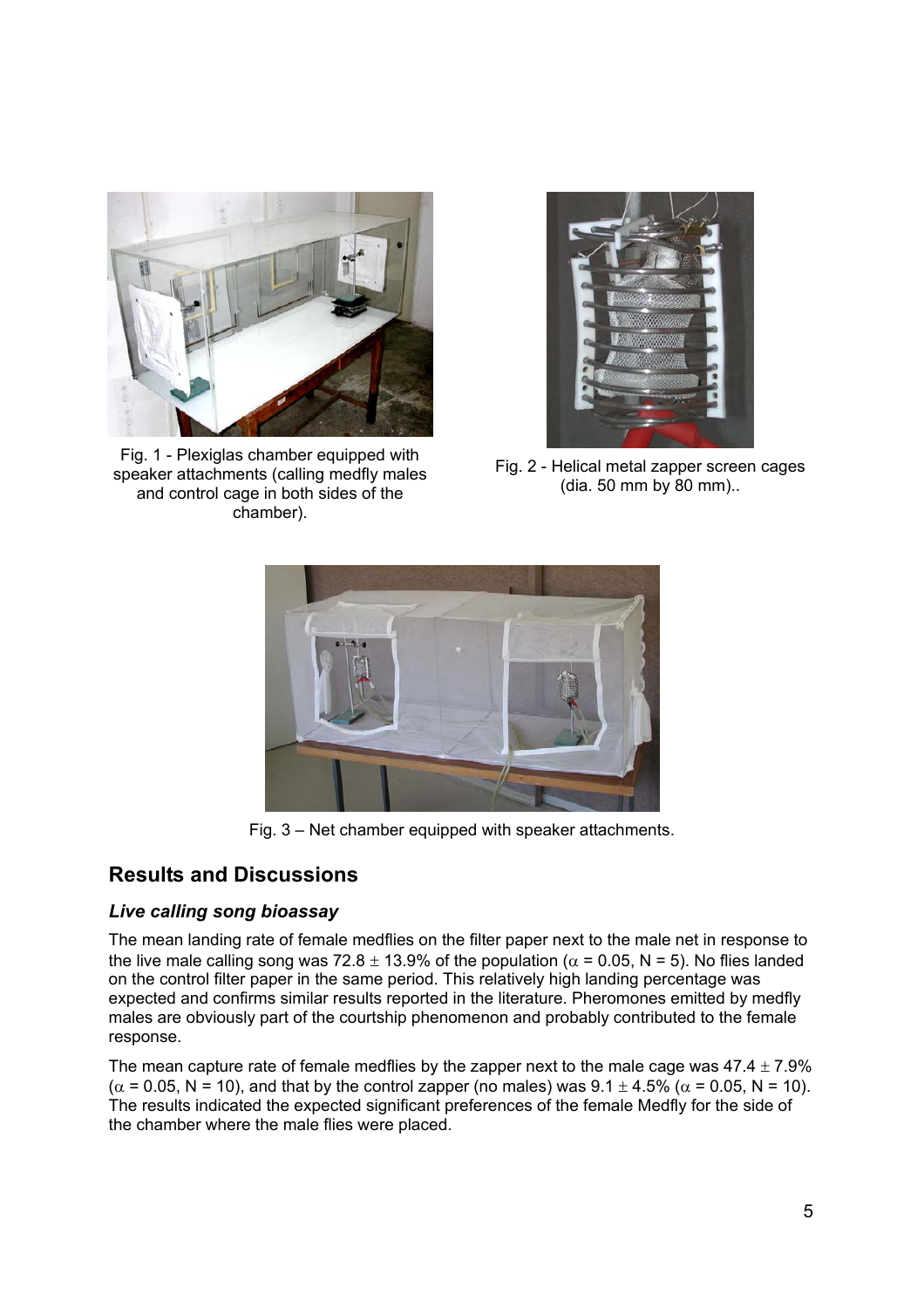#### *Calling song playback and pure tone attraction bioassay*

Average landing results of female flies attracted by the male calling song and by continuous sine-tone playback at low and high pressure level of 67 and 110 dB, respectively, are summarized in Table 1.

Table 1 Count of flies landing in test chamber that was virtually divided into three sections (close, middle, far). The control treatment included no external audio intervention. The other treatments involved the playing of: the male calling song ('male Song'); and a continuous sine wave at various frequencies (150, 250, 350, 450 Hz). The sound intervention was repeated at 67 and 110dB sound intensity.

| Origin              | Treatment        | Sound<br>intensity | Close to the |            | Middle part of the |            | Far end of the    |            |
|---------------------|------------------|--------------------|--------------|------------|--------------------|------------|-------------------|------------|
|                     |                  |                    | loudspeaker  |            | cage               |            | cage              |            |
|                     |                  |                    | Mean         | <b>STD</b> | Mean               | <b>STD</b> | Mean              | <b>STD</b> |
| Laboratory<br>flies | Control          |                    | $7.00a*$     | 1.41       | 6.25a              | 1.50       | 6.75a             | 0.96       |
|                     | 150 Hz           | 67 dB              | 7.83         | 1.92       | 5.58               | 1.93       | 6.58              | 1.92       |
|                     | 250 Hz           | 67 dB              | 8.75         | 2.78       | 5.25               | 1.90       | 6.00              | 1.71       |
|                     | 350 Hz           | 67 dB              | 8.17         | 2.74       | 5.69               | 1.91       | 6.14              | 2.11       |
|                     | 450 Hz           | 67 dB              | 7.97         | 1.68       | 5.53               | 1.65       | 6.50              | 1.84       |
|                     | Male Song 67 dB  |                    | 6.69         | 1.86       | 6.25               | 2.01       | 7.06              | 1.94       |
|                     | 150 Hz           | 110 dB             | 6.92         | 2.71       | 6.50               | 2.26       | 6.58              | 2.72       |
|                     | 250 Hz           | 110 dB             | 6.83         | 2.31       | 6.14               | 2.00       | 7.03              | 1.99       |
|                     | 350 Hz           | 110 dB             | 6.58         | 1.83       | 6.69               | 2.21       | 6.72              | 1.16       |
|                     | 450 Hz           | 110 dB             | 6.92         | 2.25       | 6.03               | 1.84       | 7.06              | 1.71       |
|                     | Male Song        | 110 dB             | 9.03         | 2.01       | 5.47               | 2.08       | 5.58              | 2.60       |
| Wild flies          | Control          |                    | 3.86c        | 2.04       | 9.29a              | 2.56       | 6.86 <sub>b</sub> | 1.46       |
|                     | 150 Hz           | 67 dB              | 7.06         | 2.00       | 7.11               | 1.39       | 5.83              | 1.71       |
|                     | 250 Hz           | 67 dB              | 5.89         | 1.91       | 6.37               | 2.00       | 7.77              | 1.68       |
|                     | 350 Hz           | 67 dB              | 5.94         | 1.78       | 8.03               | 2.37       | 6.03              | 2.01       |
|                     | 450 Hz           | 67 dB              | 5.26         | 2.39       | 7.91               | 2.36       | 6.83              | 1.36       |
|                     | Male Song 67 dB  |                    | 4.37         | 1.99       | 9.43               | 2.73       | 6.20              | 2.27       |
|                     | 150 Hz           | 110 dB             | 5.06         | 2.36       | 9.34               | 2.59       | 5.60              | 1.35       |
|                     | 250 Hz           | 110 dB             | 6.09         | 2.92       | 8.69               | 2.93       | 5.23              | 1.83       |
|                     | 350 Hz           | 110 dB             | 6.23         | 1.59       | 7.74               | 1.60       | 6.00              | 1.68       |
|                     | 450 Hz           | 110 dB             | 6.09         | 1.93       | 8.00               | 2.11       | 5.91              | 2.27       |
|                     | Male Song 110 dB |                    | 5.80         | 1.75       | 8.34               | 1.39       | 5.86              | 1.87       |

\* Mean values in the same row followed by the same letters are not significantly different by Duncan's multiple range test (*p* < 0.05). (SAS Institute, 1992)

We expected that the distribution of fly landings in the control chamber would be uniform, and, in fact, the mean values in the control count of the Lab flies followed such a pattern (Table 1). However, the landings of wild flies showed a non-uniform spatial distribution in the control chamber (Table 1); they showed a significant preference for the central section of the chamber. We are not able to explain this bias, therefore, we have used this spatial distribution as our reference (baseline). Thus, we normalized the control data, and all further findings were accordingly adjusted.

The adjustment used the following model:

$$
\overline{A}_i = \frac{\overline{a}_i}{3\overline{c}_i} \qquad \qquad \textbf{[1]}
$$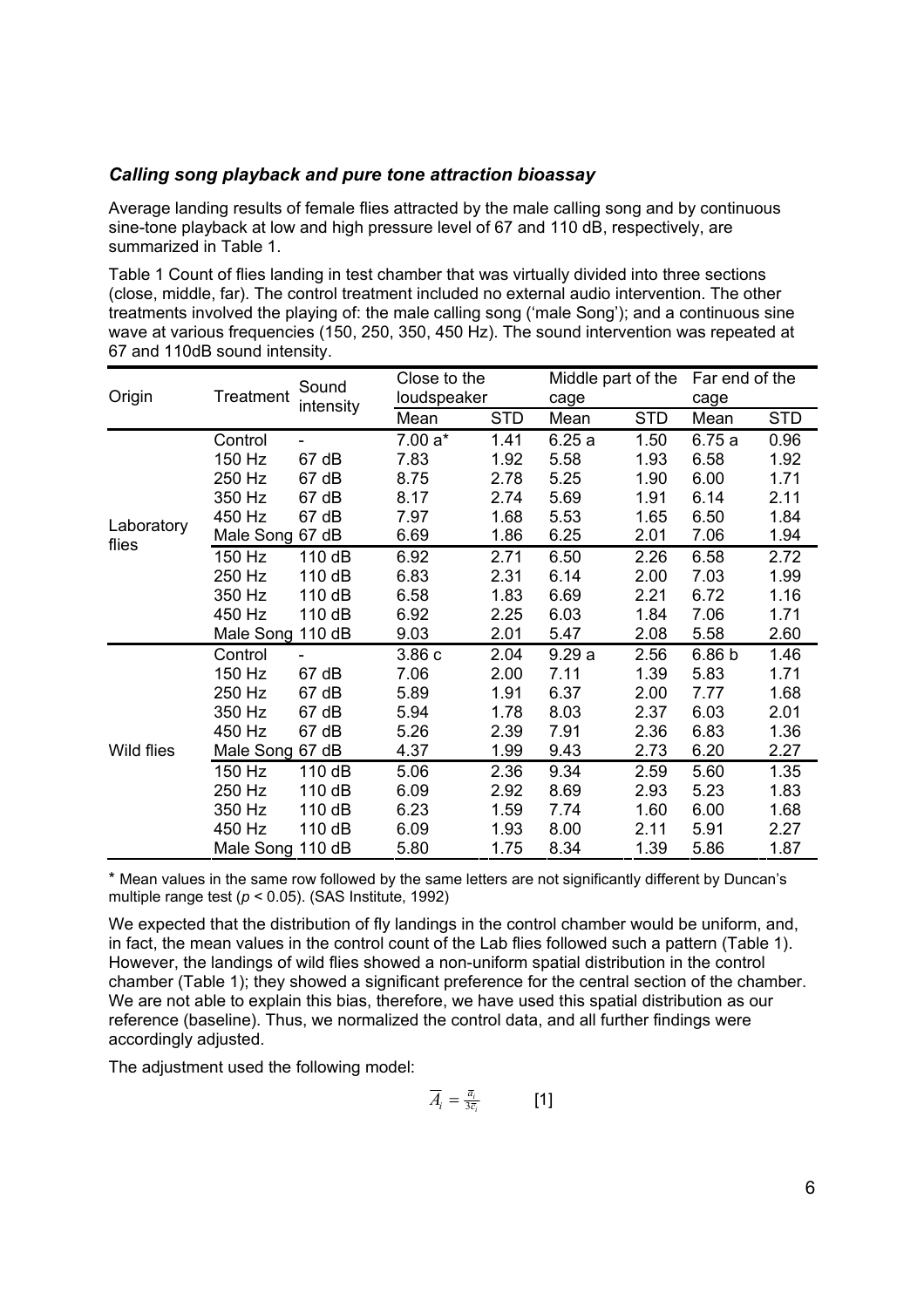where  $\overline{A}_i$  is the adjusted count of flies;  $\overline{a}_i$  is the observed count of flies; and  $\overline{c}_i$  is the average of the observed counts of flies in the control treatment. The variance of the adjusted counts was estimated by means of the first-order Taylor approximation:

$$
S^2 = \sum_i S_i^2 \left(\frac{\partial f}{\partial x_i}\right)^2 \quad [2]
$$

where  $S^2$  is the estimated variance of the adjusted count of flies  $(\overline{A}_i)$ ;  $f(x_1, x_2)$  is the adjustment model (Cochran, 1977).

The average adjusted ratios of landing results of female lab flies attracted by male calling song and by continuous sine tone playback at low and high intensities of 67 and 110 dB are summarized in Figures 4 and 5, respectively.



Fig. 4 – Average landing results of laboratory female flies attracted by male calling song and by continuous sine tone playback at 67 dB sound intensity; vertical lines delineate confidence limits of the mean value  $(\alpha = 0.05)$ .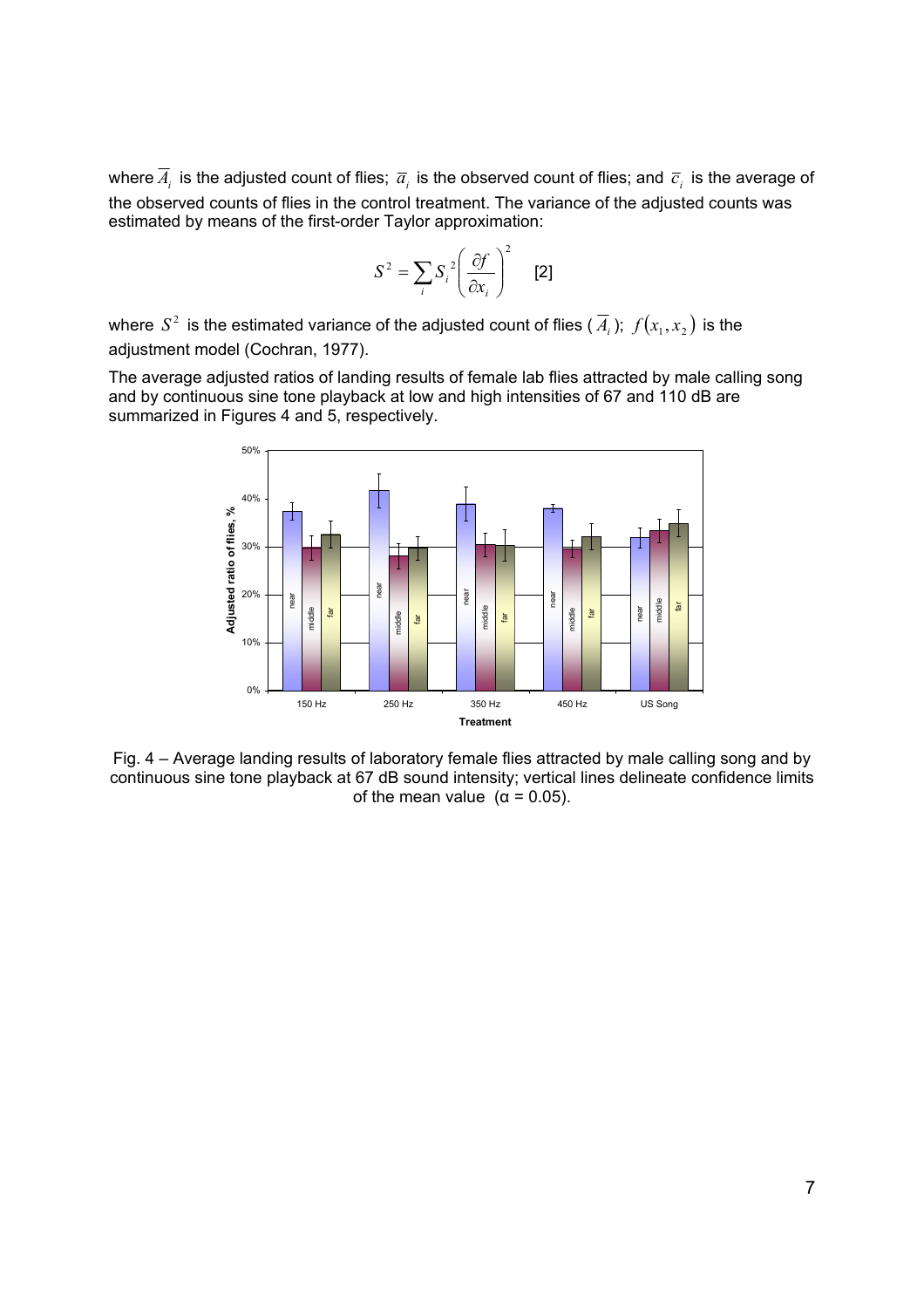

Fig. 5 – Average landing results of laboratory female flies attracted by male calling song and by continuous sine tone playback at 110 dB sound intensity; vertical lines delineate confidence limits of the mean value ( $\alpha$  = 0.05).

When sounds were played at the intensity of 67 dB the female flies preferred to land near the speaker in response to all tones, except for the 'male song' which elicited no significant preference.

When the same sounds were played at an intensity of 110 dB, no significant preferences were observed in response to the pure tones, but when the 'male song' was played, the laboratory female flies significant preferred to land by the 'near' speaker.

Adjusted average landing counts of wild female flies attracted by male calling song and by continuous sine tone playback at low and high intensities of 67 and 110 dB are summarized in Figures 6 and 7, respectively.



Fig. 6 – Average landing results of wild female flies attracted by male calling song and by continuous sine tone playback at 67 dB sound intensity; vertical lines delineate confidence limits of the mean value ( $\alpha$  = 0.05).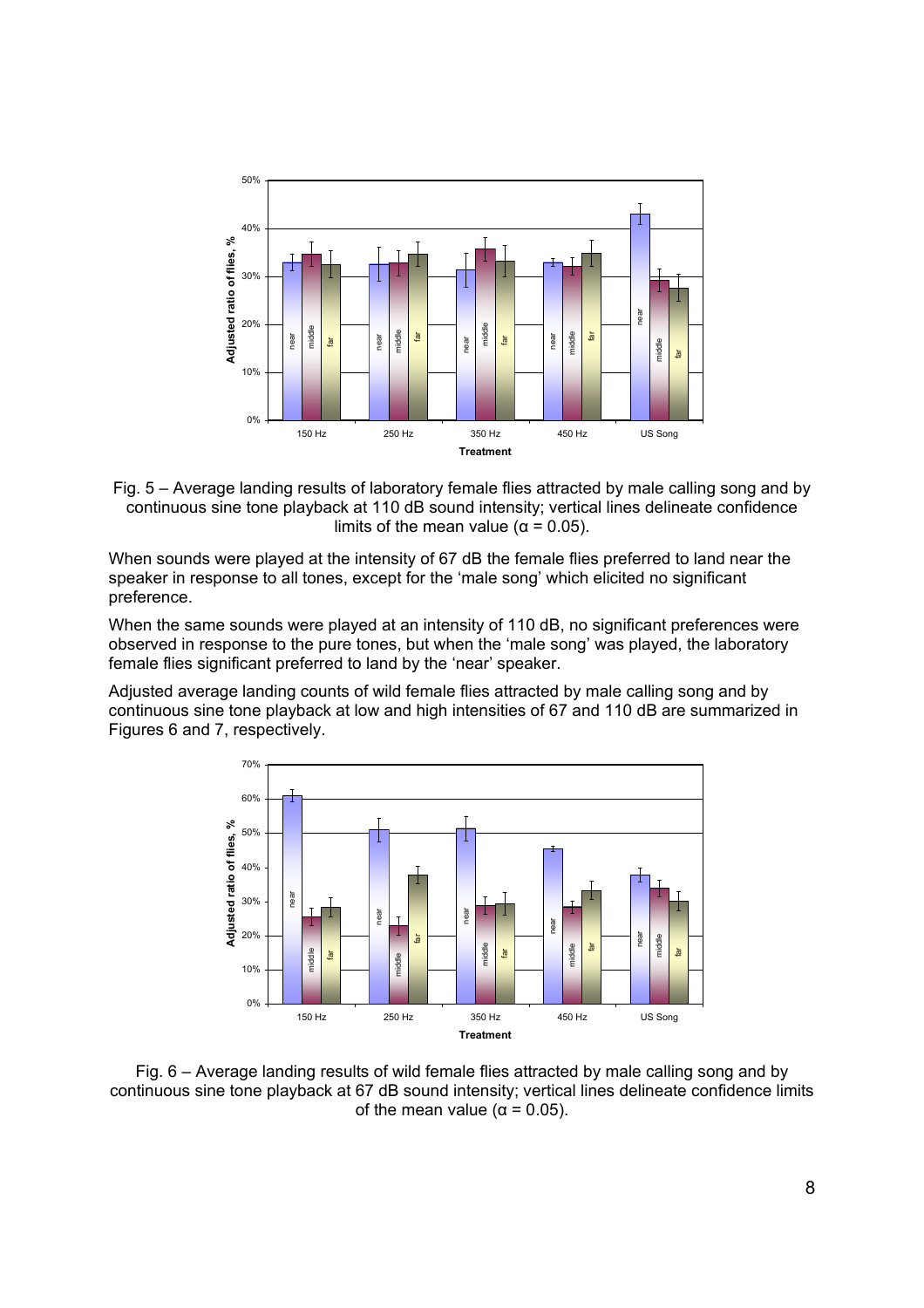

Fig. 7 – Average landing results of wild female flies attracted by male calling song and by continuous sine tone playback at 110 dB sound intensity; vertical lines delineate confidence limits of the mean value  $(α = 0.05)$ .

In almost all experiments the wild female flies significantly preferred to land in the vicinity of the speaker ('near') with the exception of the 'male song' played at 67 dB which elicited only marginal preference for the 'near' landing site.

## **Conclusion**

To consider the feasibility of developing a female-targeted acoustic trap for medflies, we first observed females in the presence and absence of a broadcast calling song to identify responses that showed potential to increase trap captures. The findings of the bioassay test of the attraction of females to the presence of male flies agreed with the known and expected behavior. Thus, it can be conclude that the experimental setup employed in this study had no influence on the expected behavior of flies.

In most bioassay experiments, where sounds were played to laboratory and to wild flies, the female flies were attracted to sites near speakers in preference to sites without sound. Therefore, it can be concluded that the technique employed here can be used to attract female flies, in order to monitor and control the fruit fly pest.

## *Acknowledgements*

This research was supported in part by Grant No. IS-3137-99 from BARD, the United States-Israel Binational Agricultural Research and Development Fund. Contribution from the Institute of Agricultural Engineering, the Agricultural Research Organization, the Volcani Center, Bet Dagan, Israel, No. 709/03, 2003 series.

## **References**

Cochran, W.G. 1977. Sampling techniques. John Wiley & Sons Ltd.

Cunningham, R.T. (1989) Population detection. In A.S. Robinson and G. Hooper (eds): Fruit flies; their biology, natural enemies and control. Amsterdam: Elsevier, pp. 169-173.